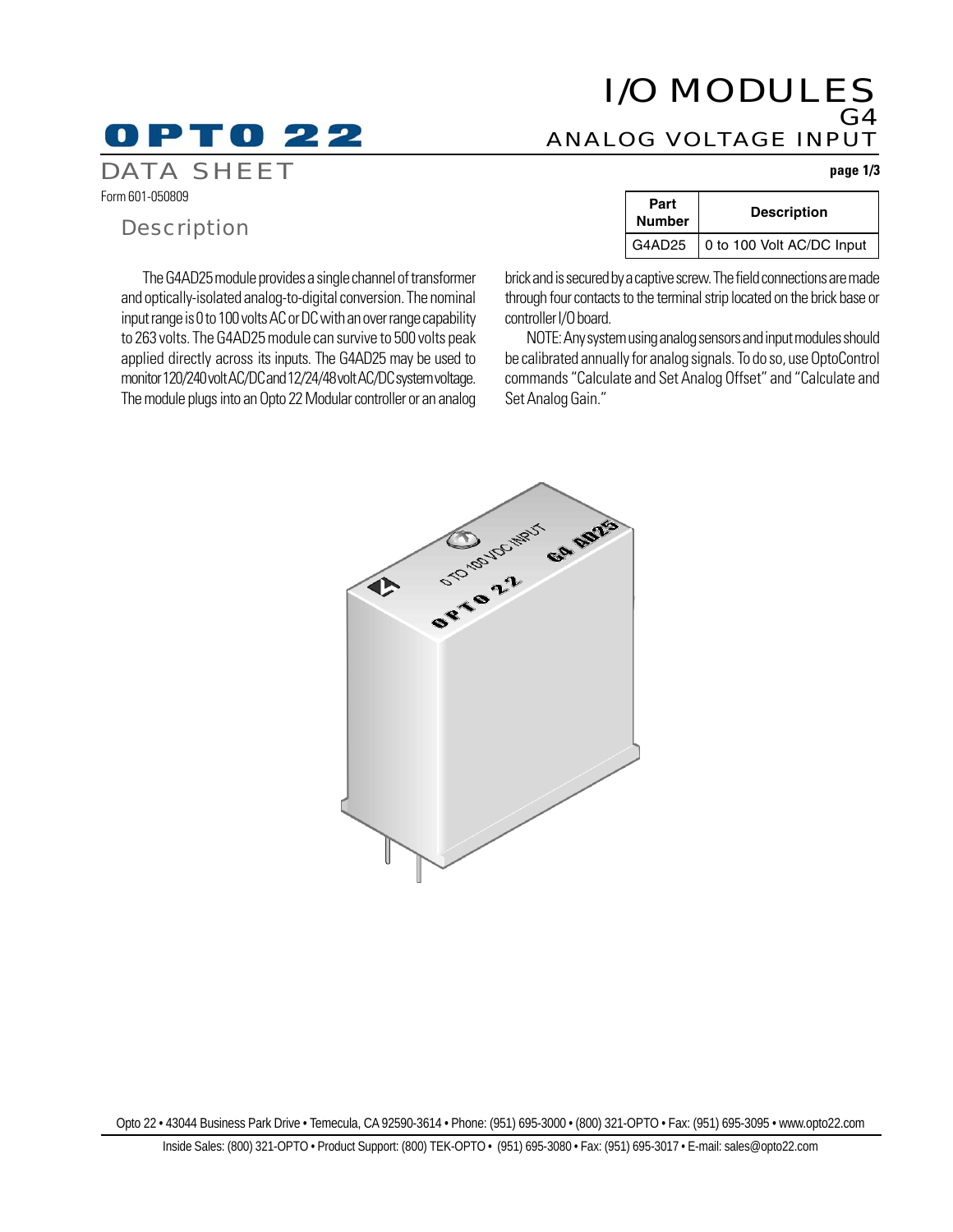# **OPTO 22**

## I/O MODULES G4 ANALOG VOLTAGE INPUT

DATA SHEET **page 2/3**

Form 601-050809

## **Specifications**

#### G4AD25 Specifications

| Nominal Input Range                                               | 0 to 100 V true rms AC/DC                                                                                                                             |
|-------------------------------------------------------------------|-------------------------------------------------------------------------------------------------------------------------------------------------------|
| Input Over Range                                                  | 100 V to 263 V                                                                                                                                        |
| Resolution                                                        | 24.4 mV from 0 to 100 V<br>48.8 mV from 100 to 200 V<br>97.7 mV from 200 to 263.7 V                                                                   |
| Input Response Time                                               | 5% of scale change<br>5 Volts/millisecond<br>63.2% of scale change 63.2 Volts/200 milliseconds<br>99.9% of scale change<br>99 Volts/1200 milliseconds |
| DC Common Mode Rejection                                          | $-120$ dB                                                                                                                                             |
| AC Common Mode Rejection                                          | $-120$ dB @ 60 Hz                                                                                                                                     |
| Maximum Operating Common<br>Mode Voltage                          | 750 VDC or peak AC                                                                                                                                    |
| Input vs Output<br>Zero Scale (1,920 Hz)<br>Full Scale (9,600 Hz) | 0 V<br>100 V                                                                                                                                          |
| Accuracy                                                          | 0.5 V (0.5%)                                                                                                                                          |
| <b>DC</b> Reversal                                                | $\pm$ 0.3 V (0.3%)                                                                                                                                    |
| <b>Power Requirements</b>                                         | 24 VDC (± 0.5 V) @ 40 mA logic supply<br>5.5 V maximum @ 15 mA                                                                                        |
| Input Resistance<br><b>Differential</b><br>Common Mode            | 1 $M\Omega$<br>1.000 $M\Omega$                                                                                                                        |
| <b>Ambient Temperature</b><br>Operating<br>Storage                | $0^\circ$ to $70^\circ$ C<br>$-25^\circ$ to 85 $^\circ$ C                                                                                             |

Opto 22 • 43044 Business Park Drive • Temecula, CA 92590-3614 • Phone: (951) 695-3000 • (800) 321-OPTO • Fax: (951) 695-3095 • www.opto22.com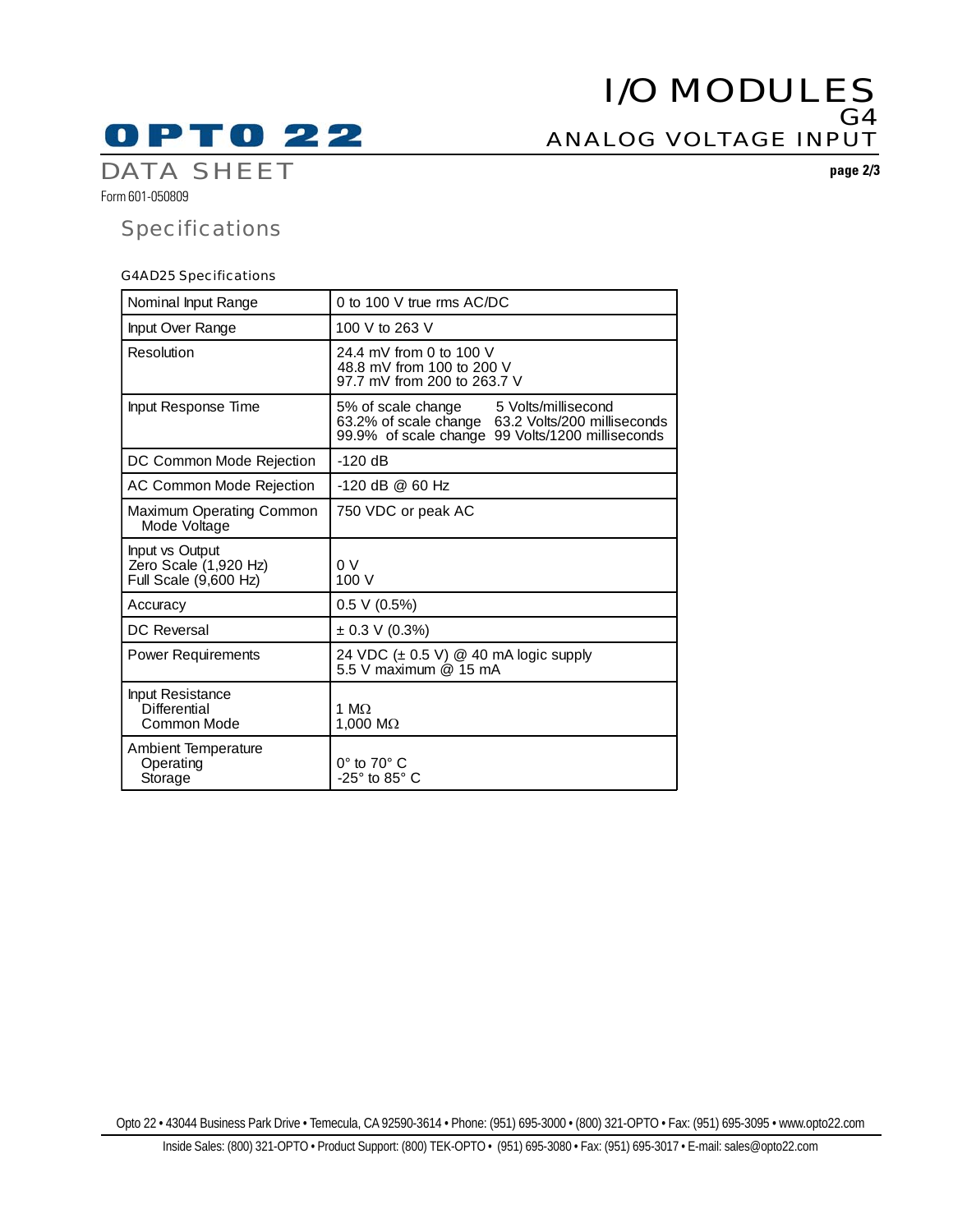

## I/O MODULES G4 ANALOG VOLTAGE INPUT

Form 601-050809

## **Connections**

G4AD25 Connections



Opto 22 • 43044 Business Park Drive • Temecula, CA 92590-3614 • Phone: (951) 695-3000 • (800) 321-OPTO • Fax: (951) 695-3095 • www.opto22.com